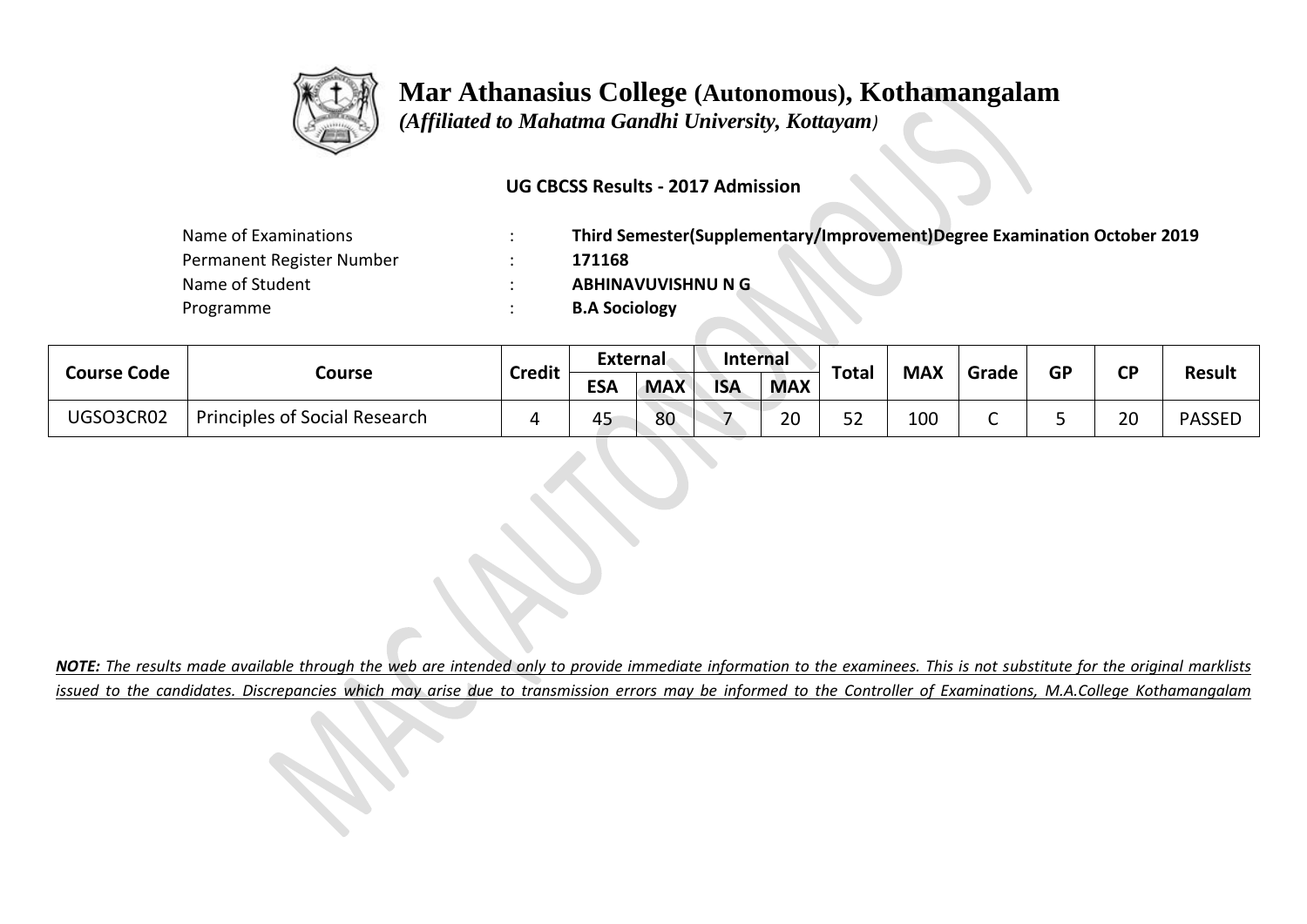

 *(Affiliated to Mahatma Gandhi University, Kottayam)*

### **UG CBCSS Results - 2017 Admission**

| Name of Examinations      | Third Semester(Supplementary/Improvement)Degree Examination October 2019 |
|---------------------------|--------------------------------------------------------------------------|
| Permanent Register Number | 171172                                                                   |
| Name of Student           | <b>ATHIRA SASI</b>                                                       |
| Programme                 | <b>B.A Sociology</b>                                                     |

| <b>Course Code</b> |                            | <b>Credit</b> | <b>External</b> |            | Internal                  |            | <b>Total</b> | <b>MAX</b> | Grade | GP | ΓD | <b>Result</b> |
|--------------------|----------------------------|---------------|-----------------|------------|---------------------------|------------|--------------|------------|-------|----|----|---------------|
|                    | Course                     |               | <b>ESA</b>      | <b>MAX</b> | <b>ISA</b>                | <b>MAX</b> |              |            |       |    |    |               |
| UGEN3CC01          | Literature And/As Identity |               | 16              | 80         | $\ddot{\phantom{1}}$<br>ᅩ | 20         |              | 100        |       |    |    | FAILED        |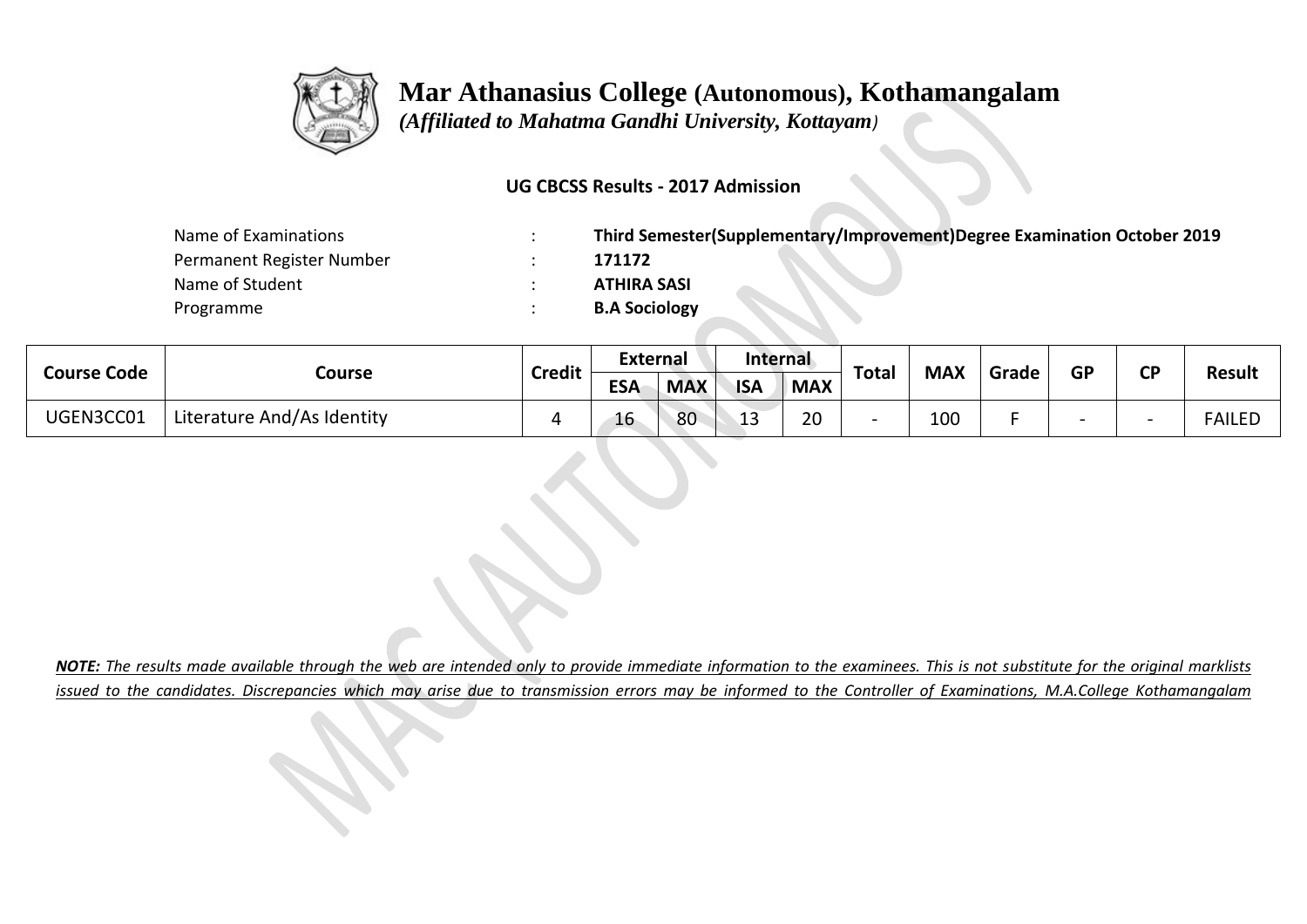

 *(Affiliated to Mahatma Gandhi University, Kottayam)*

### **UG CBCSS Results - 2017 Admission**

| Name of Examinations      | Third Semester(Supplementary/Improvement)Degree Examination October 2019 |
|---------------------------|--------------------------------------------------------------------------|
| Permanent Register Number | 171174                                                                   |
| Name of Student           | <b>SWEETY BENNY</b>                                                      |
| Programme                 | <b>B.A Sociology</b>                                                     |

| <b>Course Code</b> |                                      | <b>Credit</b> | External          |            | Internal   |            | <b>Total</b> | <b>MAX</b> |       | <b>GP</b> | σD                      |               |
|--------------------|--------------------------------------|---------------|-------------------|------------|------------|------------|--------------|------------|-------|-----------|-------------------------|---------------|
|                    | Course                               |               | <b>ESA</b>        | <b>MAX</b> | <b>ISA</b> | <b>MAX</b> |              |            | Grade |           |                         | <b>Result</b> |
| UGSO3CR02          | <b>Principles of Social Research</b> |               | $\sim$ $-$<br>ر ر | 80         | 10         | ാറ<br>∠∪   | 45           | 100        | ∽     |           | $\mathcal{D} \cap$<br>ᇫ | <b>PASSED</b> |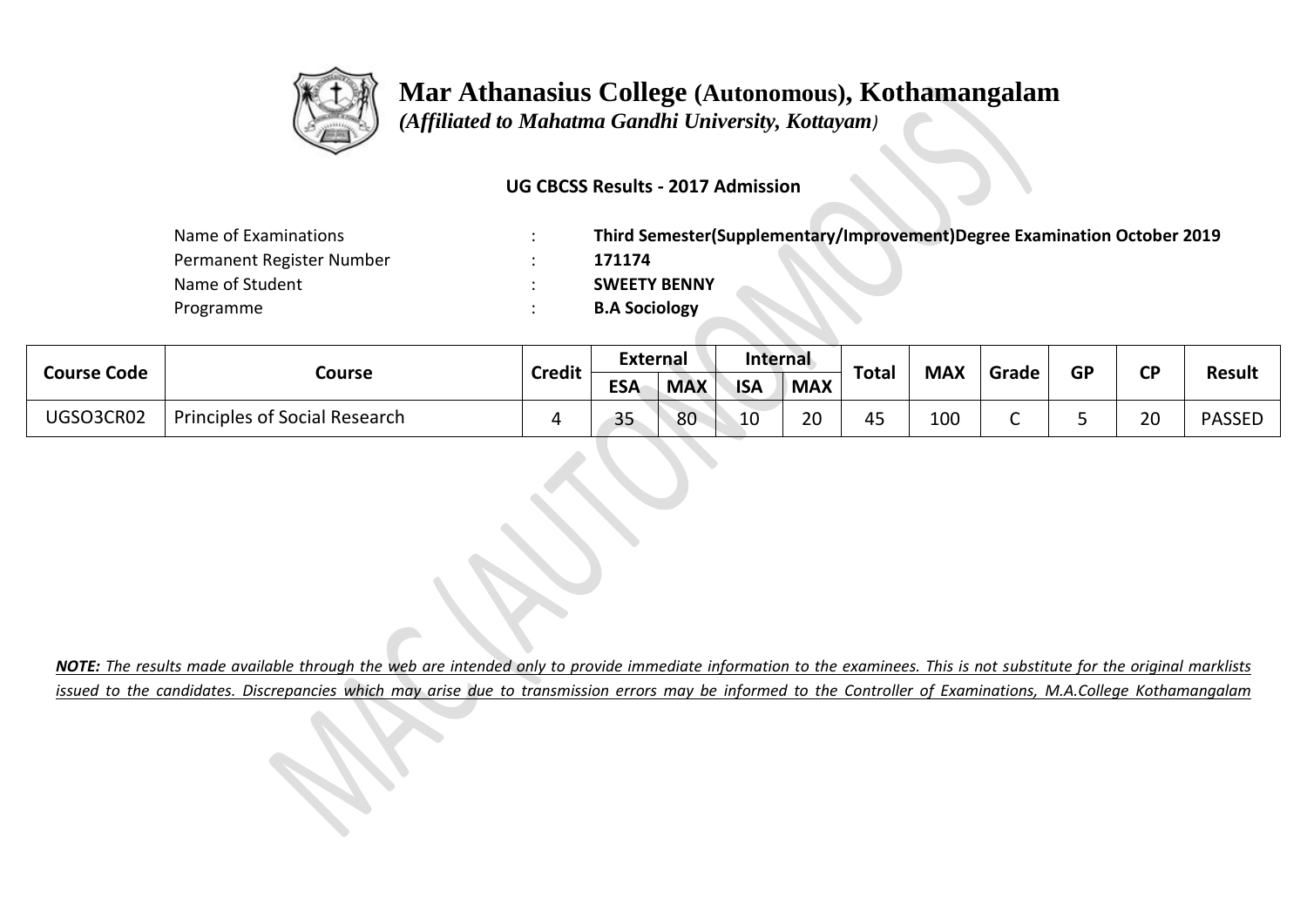

 *(Affiliated to Mahatma Gandhi University, Kottayam)*

### **UG CBCSS Results - 2017 Admission**

| Name of Examinations      | Third Semester(Supplementary/Improvement)Degree Examination October 2019 |
|---------------------------|--------------------------------------------------------------------------|
| Permanent Register Number | 171178                                                                   |
| Name of Student           | ABY K M                                                                  |
| Programme                 | <b>B.A Sociology</b>                                                     |

| <b>Course Code</b> |                                      | <b>Credit</b> | External   |                                        | <b>Internal</b> |               | Total                    | <b>MAX</b> | Grade | <b>GP</b> | <b>CP</b> |               |
|--------------------|--------------------------------------|---------------|------------|----------------------------------------|-----------------|---------------|--------------------------|------------|-------|-----------|-----------|---------------|
|                    | Course                               |               | <b>ESA</b> | <b>MAX</b><br><b>ISA</b><br><b>MAX</b> |                 | <b>Result</b> |                          |            |       |           |           |               |
| UGEN3CC01          | Literature And/As Identity           |               | ◡          | 80                                     | $\Omega$        | 20            | $\overline{\phantom{0}}$ | 100        |       |           |           | <b>FAILED</b> |
| UGSO3CR02          | <b>Principles of Social Research</b> | 4             | 35         | 80                                     |                 | 20            | 42                       | 100        |       |           | 16        | <b>PASSED</b> |
| UGPS3CM01          | An Introduction to Political Science |               | 34         | 80                                     | $\circ$         | 20            | 42                       | 100        |       |           |           | <b>PASSED</b> |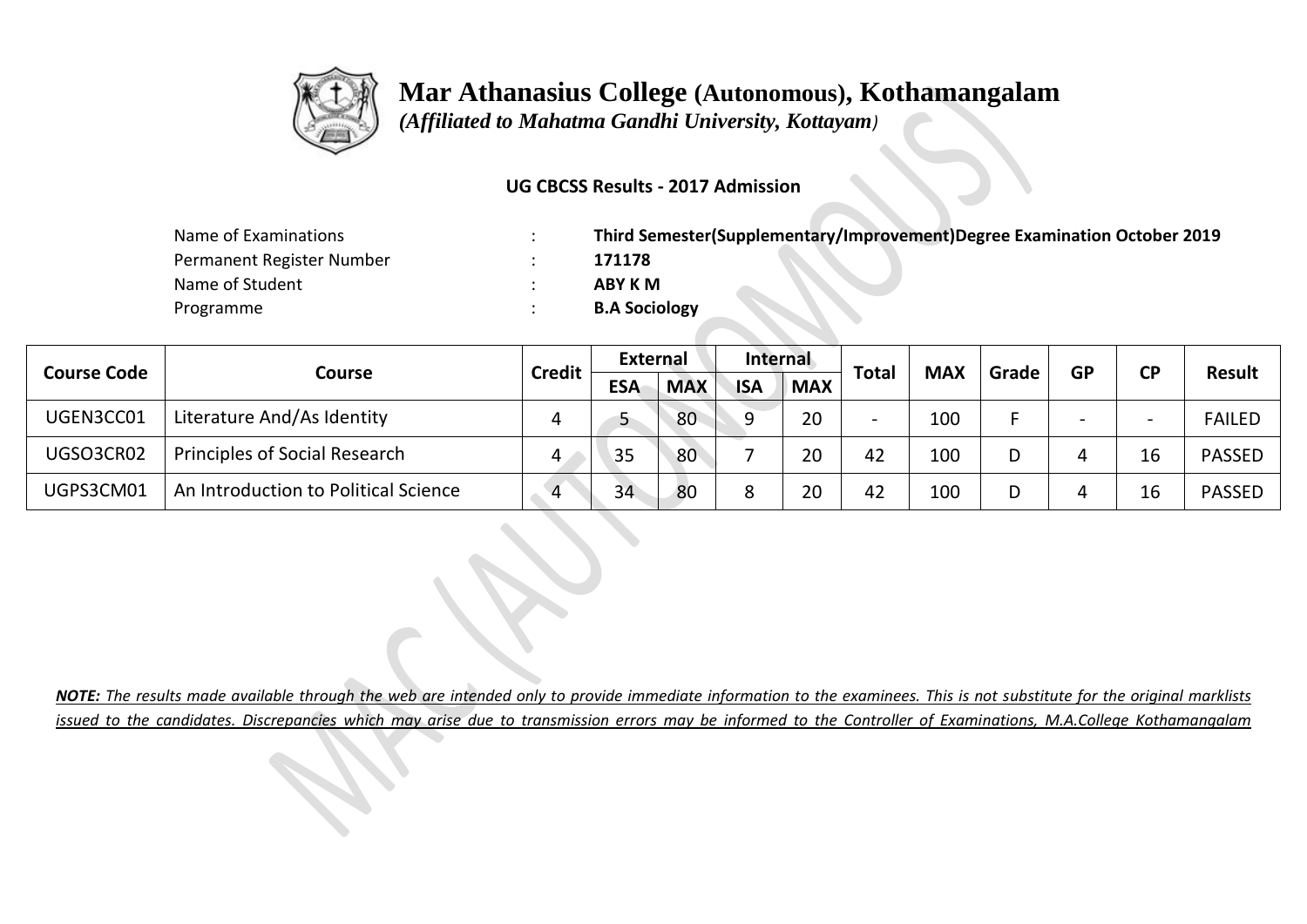

 *(Affiliated to Mahatma Gandhi University, Kottayam)*

### **UG CBCSS Results - 2017 Admission**

| Name of Examinations      | Third Semester(Supplementary/Improvement)Degree Examination October 2019 |
|---------------------------|--------------------------------------------------------------------------|
| Permanent Register Number | 171179                                                                   |
| Name of Student           | AISHA P A                                                                |
| Programme                 | <b>B.A Sociology</b>                                                     |

| <b>Course Code</b> |                            | <b>Credit</b> | External   |            | <b>Internal</b> |            | <b>Total</b> | <b>MAX</b> | Grade | <b>GP</b> | σD | <b>Result</b> |
|--------------------|----------------------------|---------------|------------|------------|-----------------|------------|--------------|------------|-------|-----------|----|---------------|
|                    | Course                     |               | <b>ESA</b> | <b>MAX</b> | <b>ISA</b>      | <b>MAX</b> |              |            |       |           |    |               |
| UGEN3CC01          | Literature And/As Identity |               | IJ         | 80         | າ າ<br>IJ       | 20         |              | 100        |       |           |    | <b>FAILED</b> |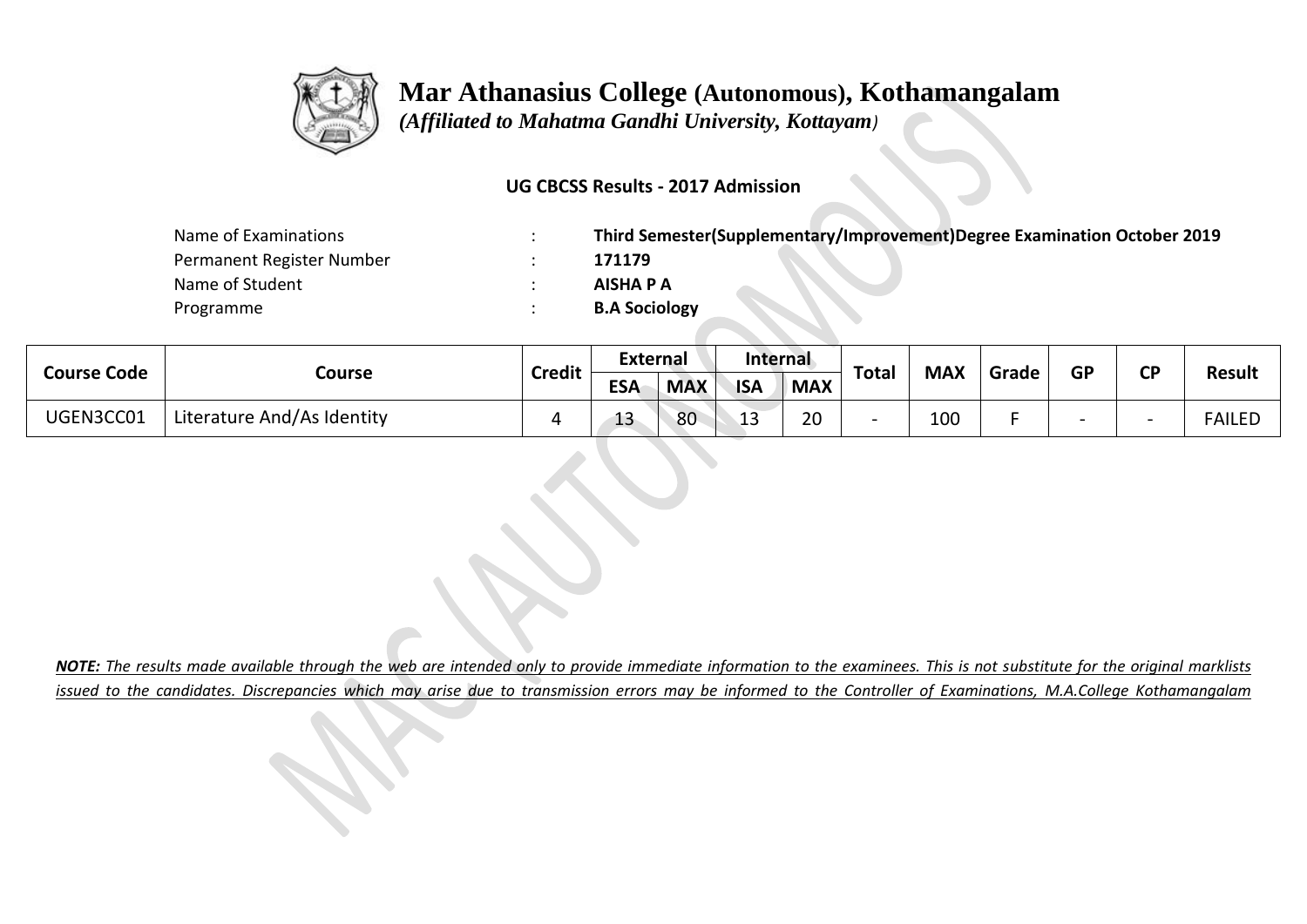

 *(Affiliated to Mahatma Gandhi University, Kottayam)*

### **UG CBCSS Results - 2017 Admission**

| Name of Examinations      | Third Semester(Supplementary/Improvement)Degree Examination October 2019 |
|---------------------------|--------------------------------------------------------------------------|
| Permanent Register Number | 171181                                                                   |
| Name of Student           | <b>ALFIYA BASHEER</b>                                                    |
| Programme                 | <b>B.A Sociology</b>                                                     |

|                    |                            | <b>Credit</b> | <b>External</b> |            | Internal   |            | Total          | <b>MAX</b> | Grade  | <b>GP</b> | <b>CP</b> |               |
|--------------------|----------------------------|---------------|-----------------|------------|------------|------------|----------------|------------|--------|-----------|-----------|---------------|
| <b>Course Code</b> | Course                     |               | <b>ESA</b>      | <b>MAX</b> | <b>ISA</b> | <b>MAX</b> |                |            |        |           |           | <b>Result</b> |
| UGEN3CC01          | Literature And/As Identity |               | 30              | 80         | 15         | 20         | 4 <sup>5</sup> | 100        | -<br>֊ |           | 20        | <b>PASSED</b> |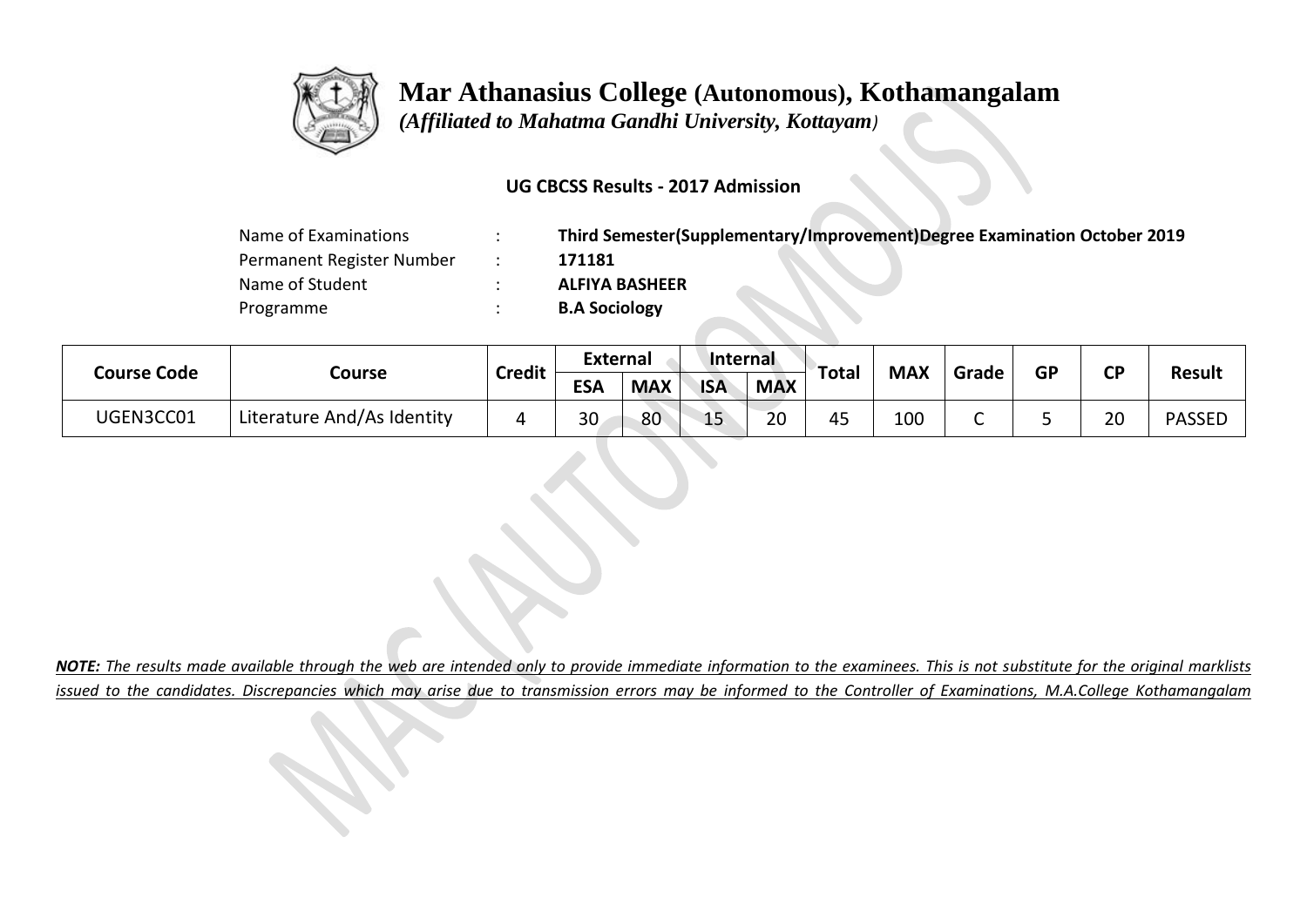

 *(Affiliated to Mahatma Gandhi University, Kottayam)*

### **UG CBCSS Results - 2017 Admission**

| Name of Examinations      | Third Semester(Supplementary/Improvement)Degree Examination October 2019 |
|---------------------------|--------------------------------------------------------------------------|
| Permanent Register Number | 171182                                                                   |
| Name of Student           | <b>AMITHA A AJAYAN</b>                                                   |
| Programme                 | <b>B.A Sociology</b>                                                     |

| <b>Course Code</b> |                            | <b>Credit</b> | External   |            | <b>Internal</b> |            | <b>Total</b>          | <b>MAX</b> | Grade | <b>GP</b> | σD | <b>Result</b> |
|--------------------|----------------------------|---------------|------------|------------|-----------------|------------|-----------------------|------------|-------|-----------|----|---------------|
|                    | Course                     |               | <b>ESA</b> | <b>MAX</b> | <b>ISA</b>      | <b>MAX</b> |                       |            |       |           |    |               |
| UGEN3CC01          | Literature And/As Identity |               | 39         | 80         | $\mathbf{1}$    | ാറ<br>∠∪   | E <sub>2</sub><br>ს ა | 100        |       |           | 20 | <b>PASSED</b> |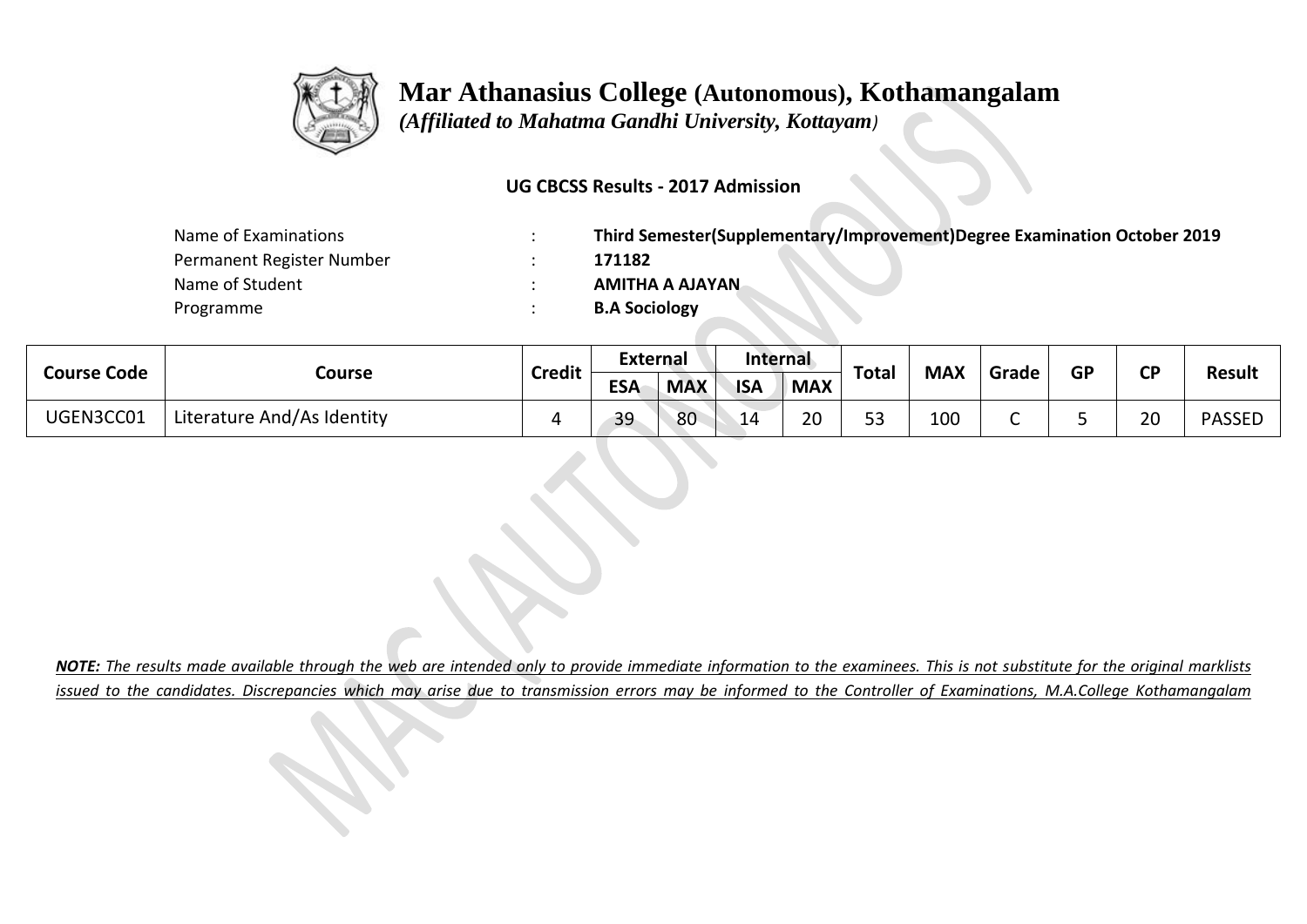

 *(Affiliated to Mahatma Gandhi University, Kottayam)*

### **UG CBCSS Results - 2017 Admission**

| Name of Examinations      | Third Semester(Supplementary/Improvement)Degree Examination October 2019 |
|---------------------------|--------------------------------------------------------------------------|
| Permanent Register Number | 171185                                                                   |
| Name of Student           | <b>ANATHAKRISHNAN K G</b>                                                |
| Programme                 | <b>B.A Sociology</b>                                                     |

| <b>Course Code</b> |                            | <b>Credit</b> | <b>External</b> |            | <b>Internal</b> |            | <b>Total</b> | <b>MAX</b> |       | <b>GP</b> | σD | <b>Result</b> |
|--------------------|----------------------------|---------------|-----------------|------------|-----------------|------------|--------------|------------|-------|-----------|----|---------------|
|                    | Course                     |               | <b>ESA</b>      | <b>MAX</b> | <b>ISA</b>      | <b>MAX</b> |              |            | Grade |           |    |               |
| UGEN3CC01          | Literature And/As Identity |               | ີ<br>32         | 80         | ຳ<br>∸∸         | 20         | 44           | 100        |       |           | ᅩ  | <b>PASSED</b> |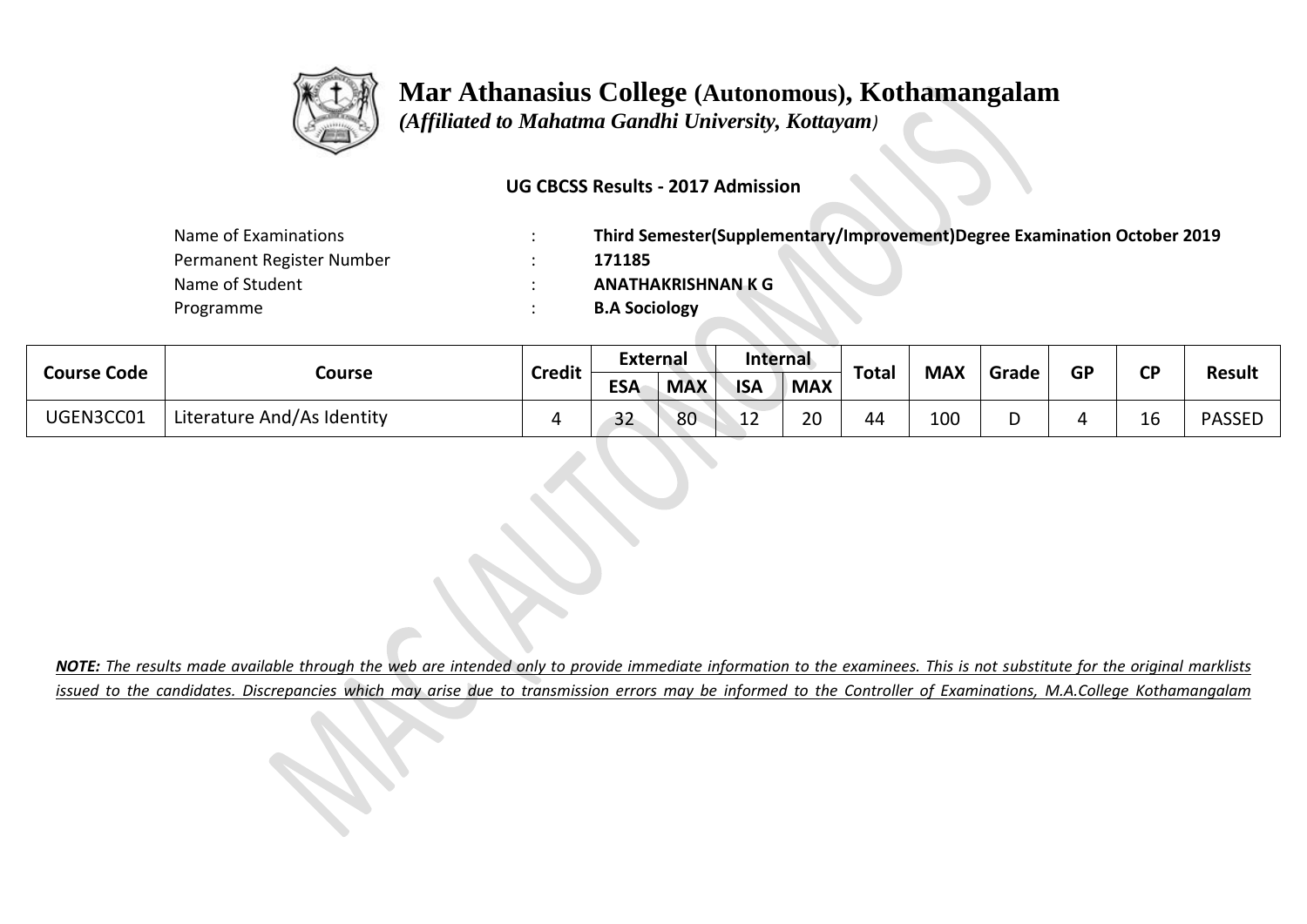

 *(Affiliated to Mahatma Gandhi University, Kottayam)*

### **UG CBCSS Results - 2017 Admission**

| Name of Examinations      | Third Semester(Supplementary/Improvement)Degree Examination October 2019 |
|---------------------------|--------------------------------------------------------------------------|
| Permanent Register Number | 171186                                                                   |
| Name of Student           | <b>ANSA MOL K B</b>                                                      |
| Programme                 | <b>B.A Sociology</b>                                                     |

| <b>Course Code</b> | Course    | <b>Credit</b>              | <b>External</b> |            | <b>Internal</b> |            |              |            |       | <b>GP</b> | <b>CP</b> |               |               |
|--------------------|-----------|----------------------------|-----------------|------------|-----------------|------------|--------------|------------|-------|-----------|-----------|---------------|---------------|
|                    |           |                            | <b>ESA</b>      | <b>MAX</b> | <b>ISA</b>      | <b>MAX</b> | <b>Total</b> | <b>MAX</b> | Grade |           |           | <b>Result</b> |               |
|                    | UGEN3CC01 | Literature And/As Identity |                 | 24         | 80              | 14         | 20           | 38         | 100   |           |           | 16            | <b>PASSED</b> |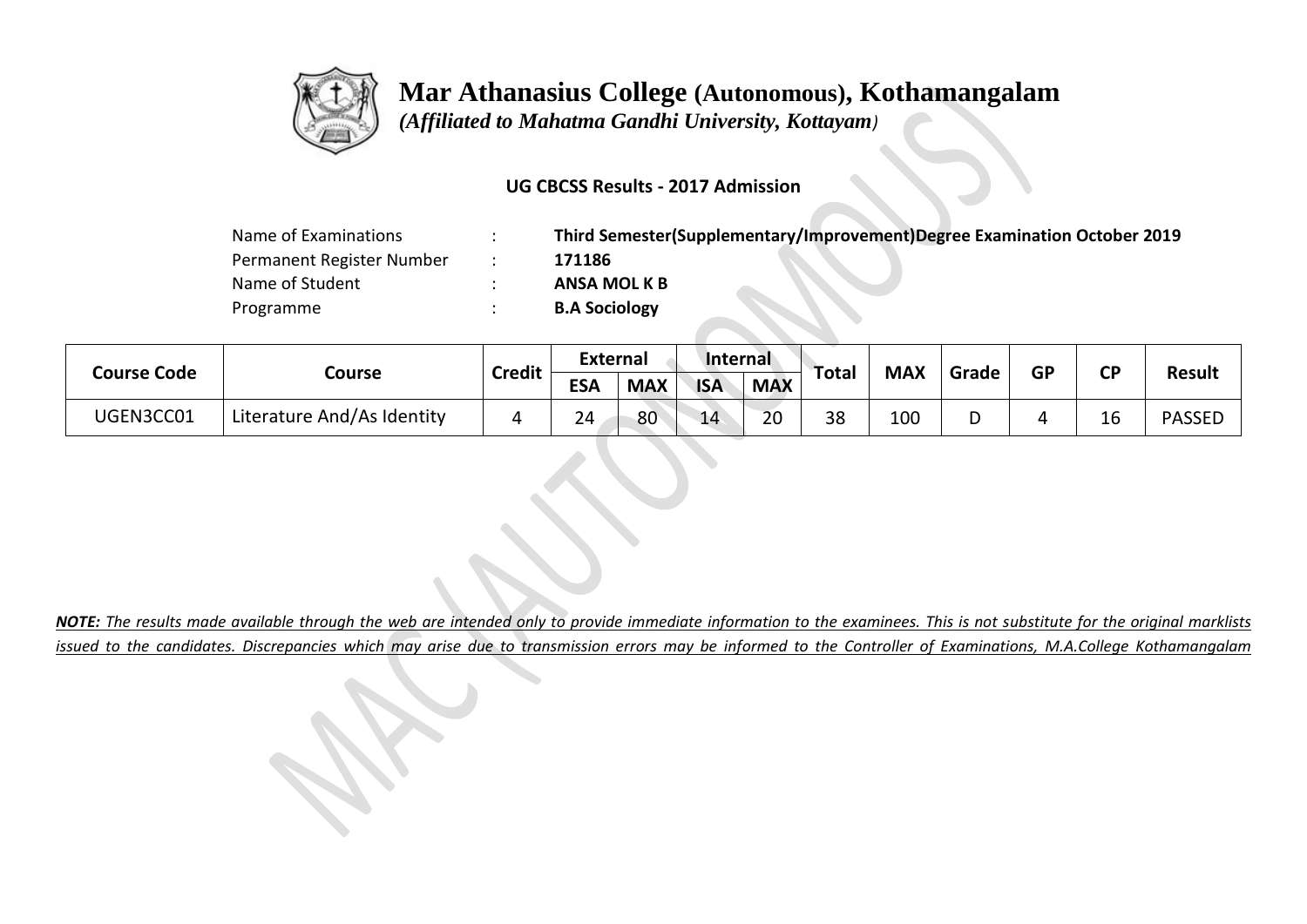

 *(Affiliated to Mahatma Gandhi University, Kottayam)*

### **UG CBCSS Results - 2017 Admission**

| Name of Examinations      | Third Semester(Supplementary/Improvement)Degree Examination October 2019 |
|---------------------------|--------------------------------------------------------------------------|
| Permanent Register Number | 171189                                                                   |
| Name of Student           | <b>ATHIRA K S</b>                                                        |
| Programme                 | <b>B.A Sociology</b>                                                     |

|                    |                                        |               |                 | <b>External</b> |            | Internal   |                          | <b>MAX</b> |       |                          |                          | <b>Result</b> |
|--------------------|----------------------------------------|---------------|-----------------|-----------------|------------|------------|--------------------------|------------|-------|--------------------------|--------------------------|---------------|
| <b>Course Code</b> | Course                                 | <b>Credit</b> | <b>ESA</b>      | <b>MAX</b>      | <b>ISA</b> | <b>MAX</b> | <b>Total</b>             |            | Grade | <b>GP</b>                | <b>CP</b>                |               |
| UGEN3CC01          | Literature And/As Identity             | 4             | 15              | 80              | 13         | 20         | $\overline{\phantom{a}}$ | 100        |       | $\overline{\phantom{0}}$ | $\overline{\phantom{0}}$ | <b>FAILED</b> |
| UGSO3CR01          | <b>Classical Sociological Theories</b> | 4             | 25 <sup>2</sup> | 80              | 12         | 20         | 37                       | 100        | D     | 4                        | 16                       | <b>PASSED</b> |
| UGSO3CR02          | Principles of Social Research          | 4             | 25              | 80              | 12         | 20         | 37                       | 100        | D     | 4                        | 16                       | <b>PASSED</b> |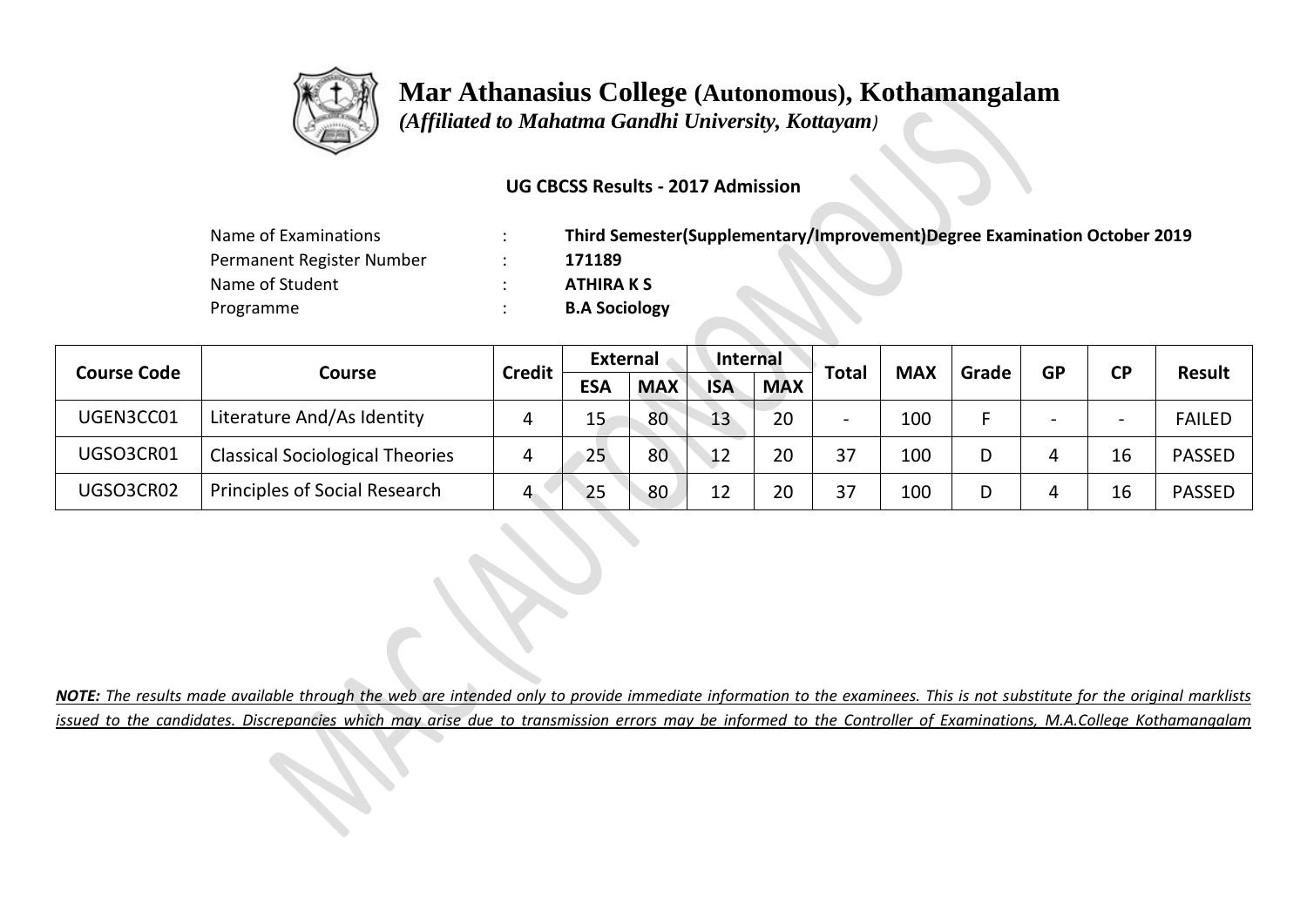

 *(Affiliated to Mahatma Gandhi University, Kottayam)*

### **UG CBCSS Results - 2017 Admission**

| Name of Examinations      | Third Semester(Supplementary/Improvement)Degree Examination October 2019 |
|---------------------------|--------------------------------------------------------------------------|
| Permanent Register Number | 171192                                                                   |
| Name of Student           | <b>CHRISTY FRANCIS</b>                                                   |
| Programme                 | <b>B.A Sociology</b>                                                     |

|                    |                                      | <b>Credit</b> | <b>External</b> |            | Internal   |            |              | <b>MAX</b> |       | <b>GP</b> | <b>CD</b> | <b>Result</b> |
|--------------------|--------------------------------------|---------------|-----------------|------------|------------|------------|--------------|------------|-------|-----------|-----------|---------------|
| <b>Course Code</b> | Course                               |               | <b>ESA</b>      | <b>MAX</b> | <b>ISA</b> | <b>MAX</b> | <b>Total</b> |            | Grade |           |           |               |
| UGEN3CC01          | Literature And/As Identity           | 4             | 24              | 80         | 16         | 20         | 40           | 100        | D     |           | 16        | <b>PASSED</b> |
| UGPS3CM01          | An Introduction to Political Science |               | 49              | 80         | 13         | 20         | 62           | 100        | B     |           | 24        | <b>PASSED</b> |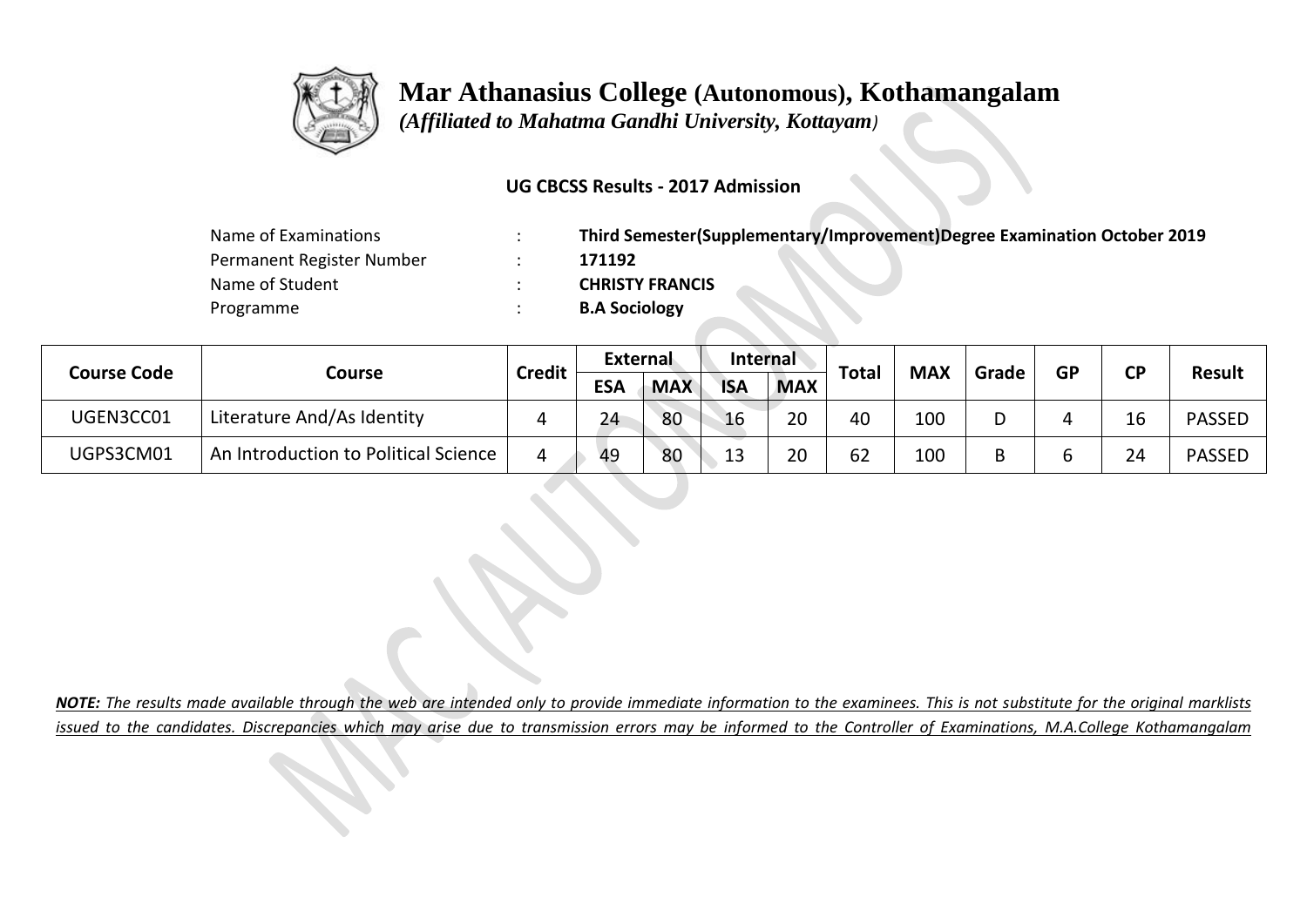

 *(Affiliated to Mahatma Gandhi University, Kottayam)*

### **UG CBCSS Results - 2017 Admission**

| Name of Examinations      | Third Semester(Supplementary/Improvement)Degree Examination October 2019 |
|---------------------------|--------------------------------------------------------------------------|
| Permanent Register Number | 171193                                                                   |
| Name of Student           | <b>DEVIKA E S</b>                                                        |
| Programme                 | <b>B.A Sociology</b>                                                     |

|                    |                                        | <b>Credit</b> | <b>External</b> |            | Internal   |            |                          | <b>MAX</b> | Grade | <b>GP</b> | <b>CD</b> | <b>Result</b> |  |
|--------------------|----------------------------------------|---------------|-----------------|------------|------------|------------|--------------------------|------------|-------|-----------|-----------|---------------|--|
| <b>Course Code</b> | Course                                 |               | <b>ESA</b>      | <b>MAX</b> | <b>ISA</b> | <b>MAX</b> | <b>Total</b>             |            |       |           |           |               |  |
| UGEN3CC01          | Literature And/As Identity             | 4             | 15              | 80         | 13         | 20         | $\overline{\phantom{0}}$ | 100        |       |           |           | <b>FAILED</b> |  |
| UGSO3CR01          | <b>Classical Sociological Theories</b> | 4             | 24              | 80         |            | 20         | 36                       | 100        |       |           | 16        | <b>PASSED</b> |  |
| UGPS3CM01          | An Introduction to Political Science   |               | 28              | 80         | 14         | 20         | 42                       | 100        |       |           | Ίp        | <b>PASSED</b> |  |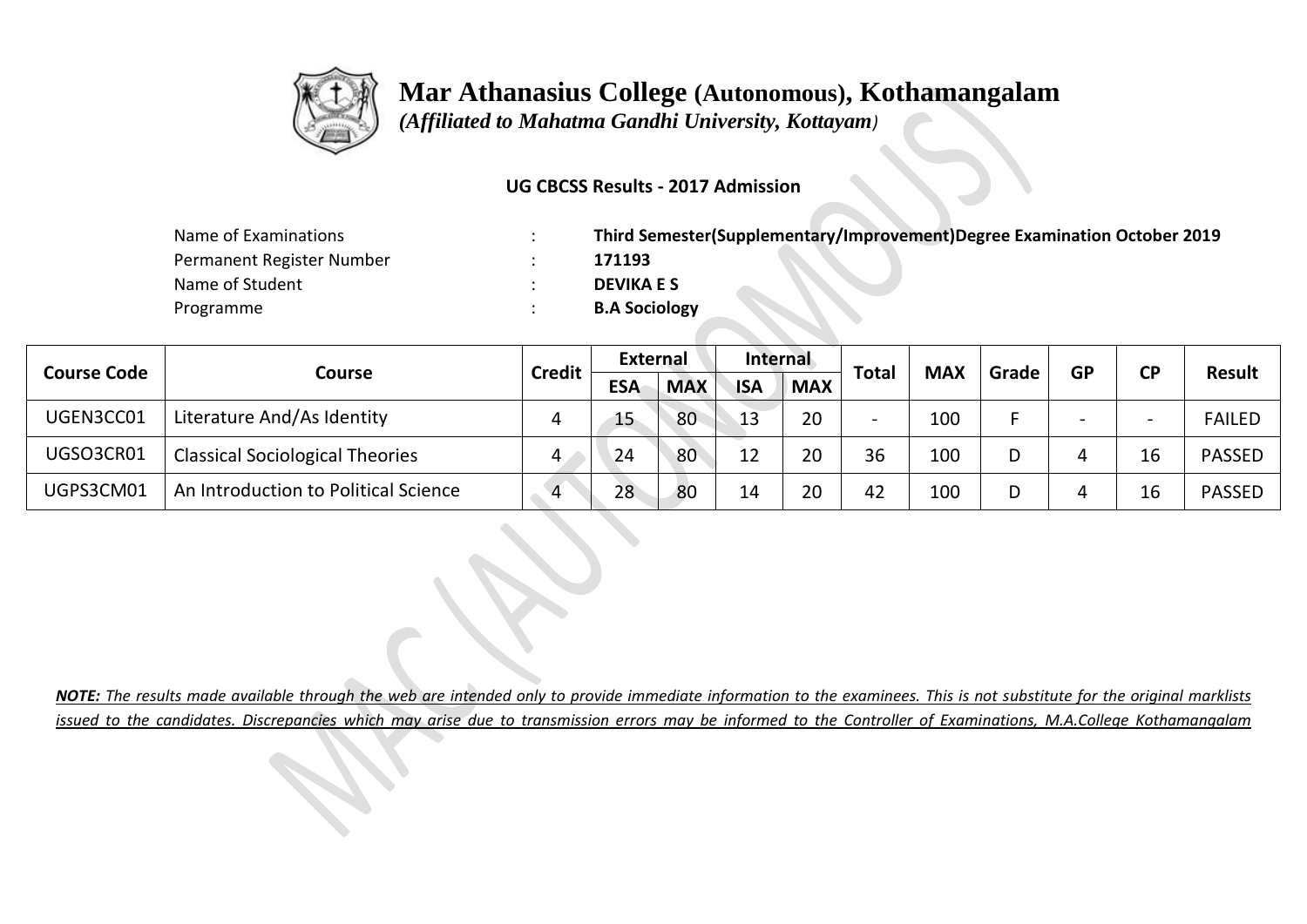

 *(Affiliated to Mahatma Gandhi University, Kottayam)*

### **UG CBCSS Results - 2017 Admission**

| Name of Examinations      | Third Semester(Supplementary/Improvement)Degree Examination October 2019 |
|---------------------------|--------------------------------------------------------------------------|
| Permanent Register Number | 171195                                                                   |
| Name of Student           | <b>HEERA KRISHNAN</b>                                                    |
| Programme                 | <b>B.A Sociology</b>                                                     |

|                    |                                      | <b>Credit</b> |            | External   |            | <b>Internal</b> |              |            |       | <b>GP</b>                | <b>CP</b> |               |
|--------------------|--------------------------------------|---------------|------------|------------|------------|-----------------|--------------|------------|-------|--------------------------|-----------|---------------|
| <b>Course Code</b> | Course                               |               | <b>ESA</b> | <b>MAX</b> | <b>ISA</b> | <b>MAX</b>      | <b>Total</b> | <b>MAX</b> | Grade |                          |           | <b>Result</b> |
| UGEN3CC01          | Literature And/As Identity           |               | 17         | 80         | 14         | 20              |              | 100        |       | -                        | -         | <b>FAILED</b> |
| UGSO3CR02          | <b>Principles of Social Research</b> |               | 19         | 80         | 12         | 20              |              | 100        |       | $\overline{\phantom{0}}$ | -         | <b>FAILED</b> |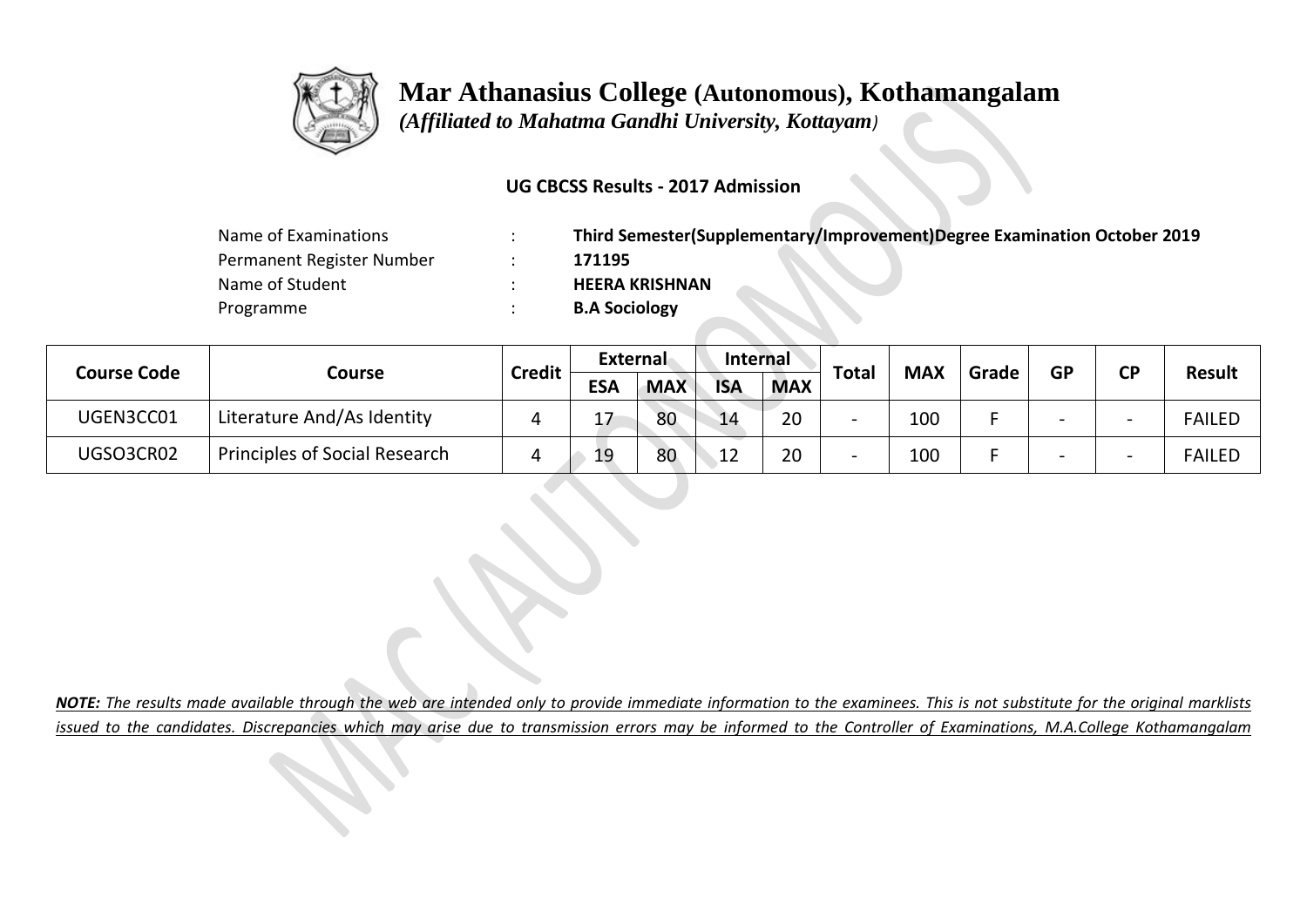

 *(Affiliated to Mahatma Gandhi University, Kottayam)*

### **UG CBCSS Results - 2017 Admission**

| Name of Examinations      | Third Semester(Supplementary/Improvement)Degree Examination October 2019 |
|---------------------------|--------------------------------------------------------------------------|
| Permanent Register Number | 171199                                                                   |
| Name of Student           | <b>PRAVEEN P V</b>                                                       |
| Programme                 | <b>B.A Sociology</b>                                                     |

| <b>Course Code</b> |                            | External<br><b>Credit</b><br><b>ESA</b> | Internal         |            |            | <b>Total</b> | <b>MAX</b> | Grade | <b>GP</b> | σD | <b>Result</b>       |               |
|--------------------|----------------------------|-----------------------------------------|------------------|------------|------------|--------------|------------|-------|-----------|----|---------------------|---------------|
|                    | Course                     |                                         |                  | <b>MAX</b> | <b>ISA</b> | <b>MAX</b>   |            |       |           |    |                     |               |
| UGEN3CC01          | Literature And/As Identity |                                         | $\sim$ $-$<br>25 | 80         | 10         | າ∩<br>∠∪     | スロ<br>ر ر  | 100   |           |    | $\overline{ }$<br>ᅩ | <b>PASSED</b> |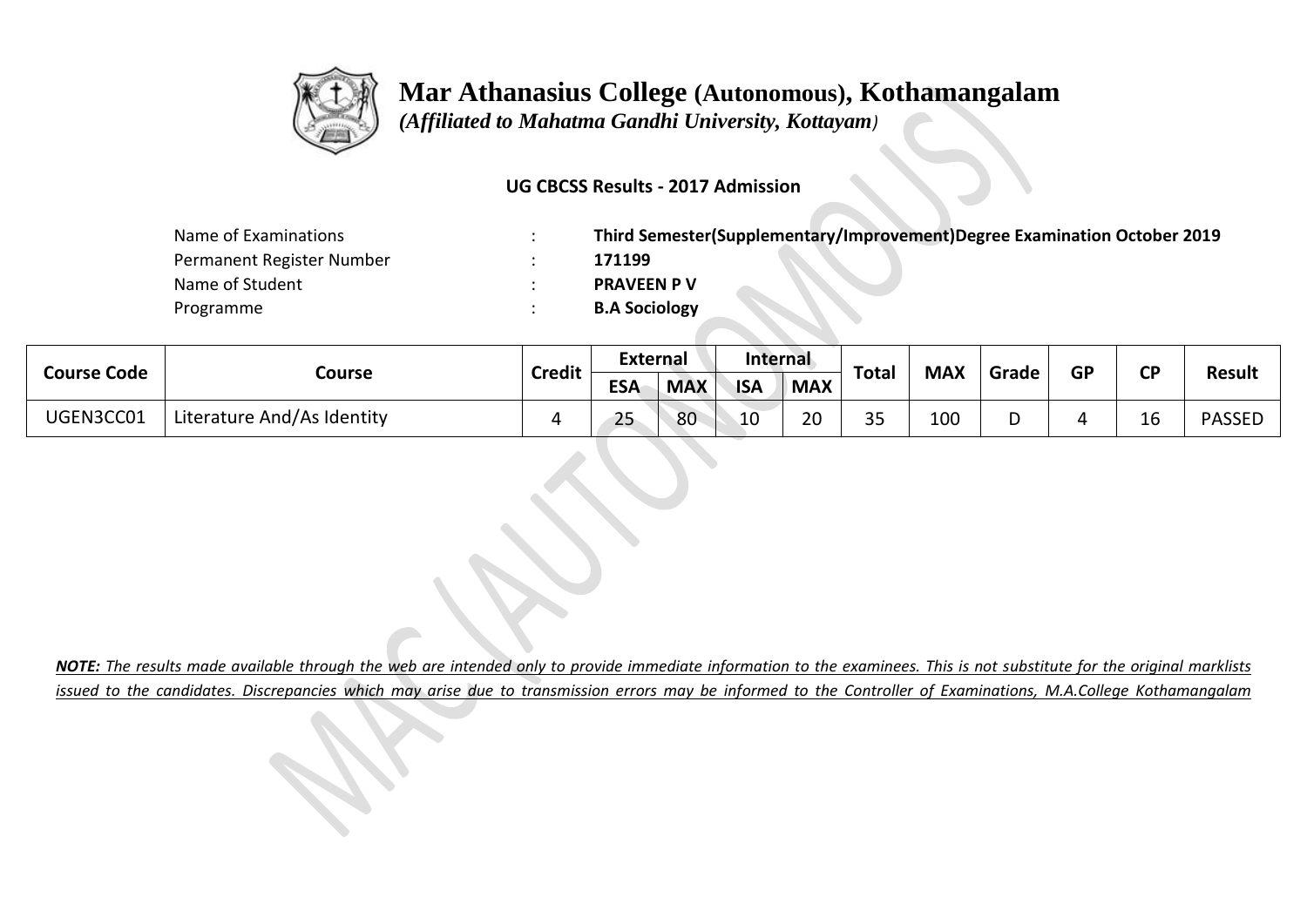

 *(Affiliated to Mahatma Gandhi University, Kottayam)*

### **UG CBCSS Results - 2017 Admission**

| Name of Examinations      | Third Semester(Supplementary/Improvement)Degree Examination October 2019 |
|---------------------------|--------------------------------------------------------------------------|
| Permanent Register Number | 171204                                                                   |
| Name of Student           | <b>SABITHA SAJU</b>                                                      |
| Programme                 | <b>B.A Sociology</b>                                                     |

| <b>Course Code</b> |                            | <b>Credit</b> | <b>External</b> |            | Internal   |    | <b>MAX</b><br><b>Total</b><br>Grade<br><b>MAX</b> | GP  | ΓD |  |  |               |
|--------------------|----------------------------|---------------|-----------------|------------|------------|----|---------------------------------------------------|-----|----|--|--|---------------|
|                    | Course                     |               | <b>ESA</b>      | <b>MAX</b> | <b>ISA</b> |    |                                                   |     |    |  |  | <b>Result</b> |
| UGEN3CC01          | Literature And/As Identity |               | ᆠᅶ              | 80         | -4         | 20 |                                                   | 100 |    |  |  | FAILED        |